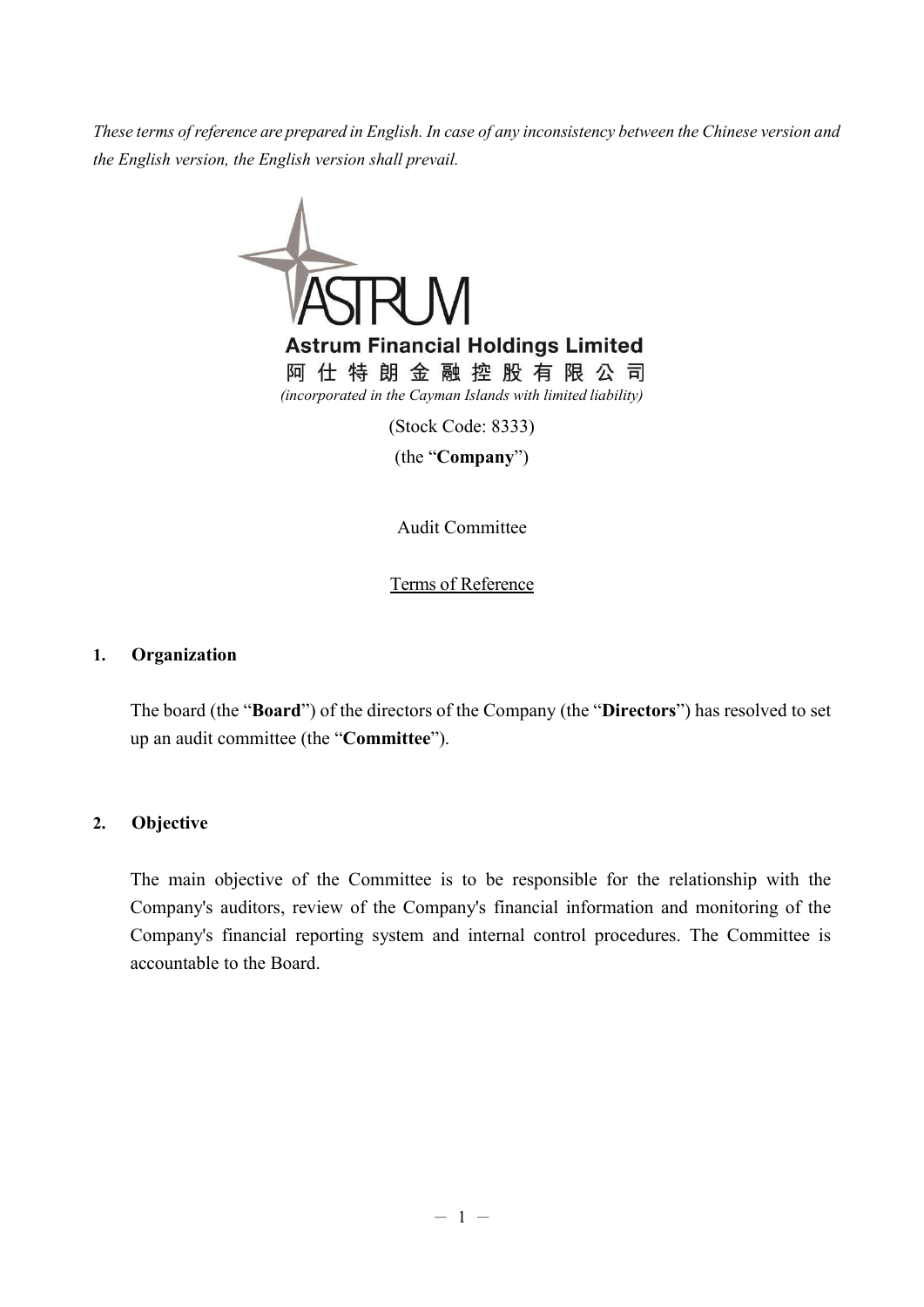# **3. Composition**

- 3.1 The Committee shall comprise non-executive Directors and shall be appointed or removed by the Board. If any member of the Committee (the "**Member**") ceases to be a Director, he/ she will cease to be a Member automatically. The vacancy will be filled by appointment of new Member by the Board. The Committee must comprise a minimum of three Members, at least one of whom is an independent non-executive Director with appropriate professional qualifications or accounting or related financial management expertise as required under Rule 5.05(2) of the Rules Governing the Listing of Securities on GEM of The Stock Exchange of Hong Kong Limited (the "**GEM Listing Rules**").
- 3.2 A former partner of the Company's existing auditing firm shall be prohibited from acting as a Member for a period of two (2) years from the date of his/her ceasing to be a partner of the firm; or to have any financial interest in the firm, whichever is later.
- 3.3 The majority of the Members shall be independent non-executive Directors.
- 3.4 The chairman of the Committee shall be appointed by the Board and shall be an independent non-executive Director.

# **4. Secretary**

Save as otherwise appointed by the Committee, the secretary to the Committee shall be the secretary to the Company.

# **5. Powers**

- 5.1 The Board authorizes the Committee to conduct any investigation within its scope of powers. The Committee shall have the powers to demand any information necessary from any employees of the Company and its subsidiaries (together, the "**Group**"), and all employees shall be instructed to cooperate with the Committee and satisfy any of its requests.
- 5.2 The Board authorizes the Committee to seek external legal advice or other independent professional advice, and may invite outsiders who possess relevant experience and professional knowledge to attend meetings if necessary.
- 5.3 The Board authorizes the Committee to review any arrangement which may raise concerns about possible improprieties in financial reporting, internal control or other matters.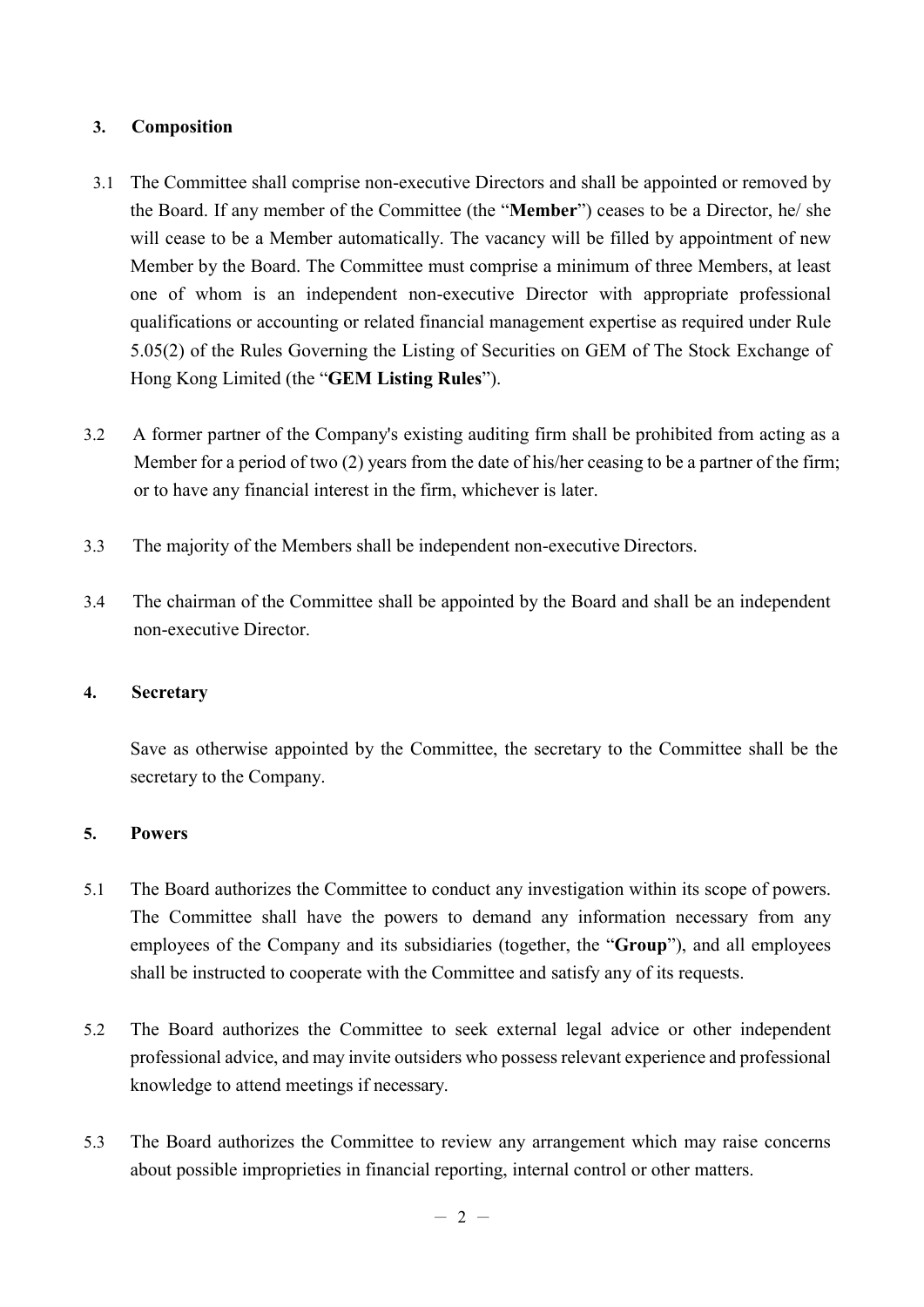# **6. Duties**

The duties of the Committee are as follows:

#### *Relationship with the Company's auditors*

- (a) to be responsible for making recommendations to the Board on the appointment, reappointment and removal of the Company's external auditor, and to approve the remuneration and terms of engagement of the Company's external auditor, and any questions of its resignation or dismissal;
- (b) to review and monitor the Company's external auditor's independence and objectivity and the effectiveness of the audit process in accordance with applicable standards. The Committee should discuss with the auditor the nature and scope of the audit and reporting obligations before the audit commences. Should there be more than one auditor firm participating, the Committee shall ensure the coordination between them;
- (c) to develop and implement policy on engaging the Company's external auditor to supply non-audit services. For this purpose, external auditor includes any entity that is under common control, ownership or management with the audit firm or any entity that a reasonable and informed third party knowing all relevant information would reasonably conclude to be part of the audit firm nationally or internationally. The Committee should report to the Board, identifying and making recommendations on any matters where action or improvement is needed;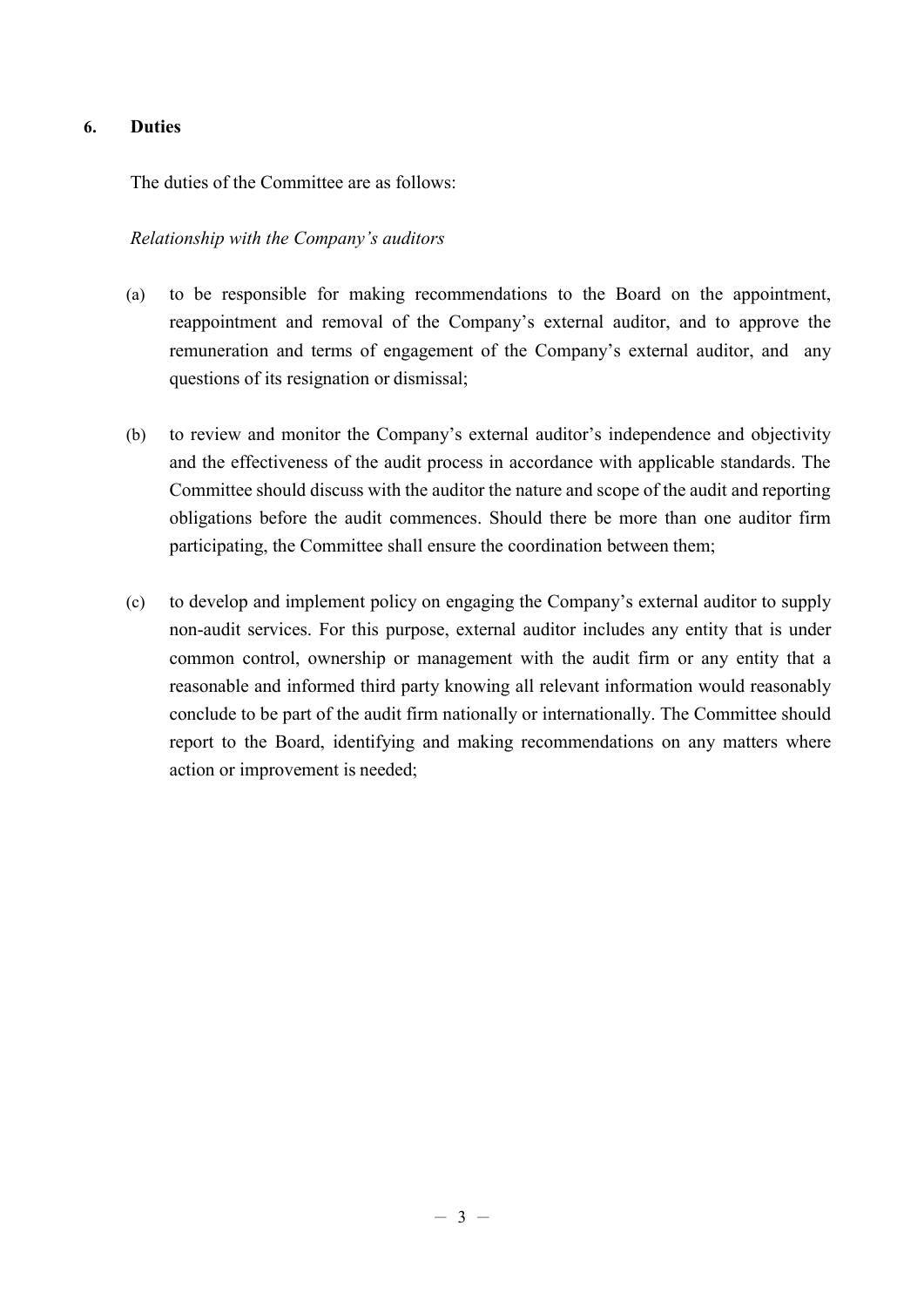# *Review of the Company's financial information*

- (d) to monitor integrity of the Company's financial statements and to review annual report and accounts, half-year report and, if prepared for publication, quarterly reports, and to review significant financial reporting judgements contained in them. In reviewing these reports before submission to the Board, the Committee should focus particularly on:
	- (i) any changes in accounting policies and practices;
	- (ii) major judgmental areas;
	- (iii) significant adjustments resulting from audit;
	- (iv) the going concern assumptions and any qualifications;
	- (v) compliance with accounting standards; and
	- (vi) compliance with the GEM Listing Rules and legal requirements in relation to financial reporting;
- (e) Regarding (d) above:
	- (i) Members should liaise with the Board and senior management of the Company and the Committee must meet, at least twice a year, with the Company's external auditors; and
	- (ii) the Committee should consider any significant or unusual items that are, or may need to be, reflected in the report and accounts, it should give due consideration to any matters that have been raised by the Company's staff responsible for the accounting and financial reporting function, compliance officer or auditors;
- (f) to discuss with the Company's external auditors questions and doubts arising in audit of quarterly (if any), interim (if any) and annual accounts, and other matters that the auditors wish to discuss (may conduct in the absence of the Company's management if necessary);
- (g) to review the letter to the Company's management from the Company's external auditors and the management's response;
- (h) if the Company's annual report includes statement about the Company's internal control system, to review such statement prior to submission for the Board's approval;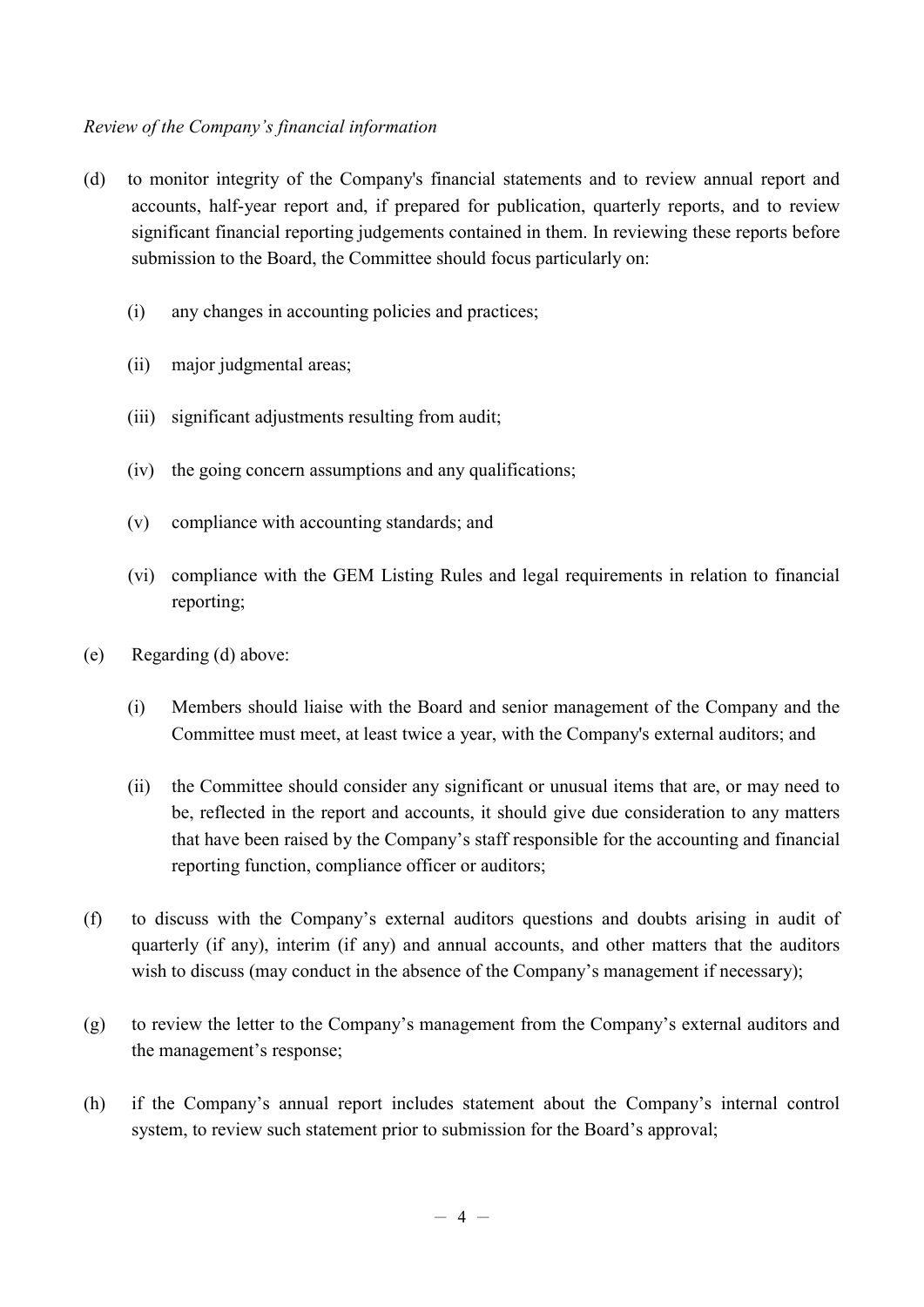*Oversight of the Company's financial reporting system, risk management and internal control systems* 

- (i) to review the Company's financial reporting, financial controls, risk management and internal control systems;
- (j) to discuss the risk management and internal control systems with the Company's management to ensure that management has performed its duty to have effective systems. This discussion should include the adequacy of resources, staff qualifications and experience, training programmes and budget of the Company's accounting and financial reporting function;
- (k) to consider major investigation findings on risk management and internal control matters as delegated by the Board or on its own initiative and management's response to these findings;
- (l) where an internal audit function exists in the Company, to ensure co-ordination between the Company's internal and external auditors, and to ensure that the Company's internal audit function is adequately resourced and has appropriate standing within the Company, and to review and monitor its effectiveness;
- (m) to review the financial and accounting policies and practices of the Group;
- (n) to review the external auditor's management letter, any material queries raised by the auditor to management about accounting records, financial accounts or systems of control and management's response;
- (o) to ensure that the Board will provide a timely response to the issues raised in the external auditor's management letter;
- (p) to review the compliance issues in relation to the Mandatory Provident Fund Schemes Ordinance (Chapter 485 of the Laws of Hong Kong) reported by the financial controller of the Company;
- (q) to ensure compliance with the laws and regulations relevant to the Group;
- (r) to report to the Board on the matters in this terms of reference;
- (s) to consider other topics, as defined by the Board;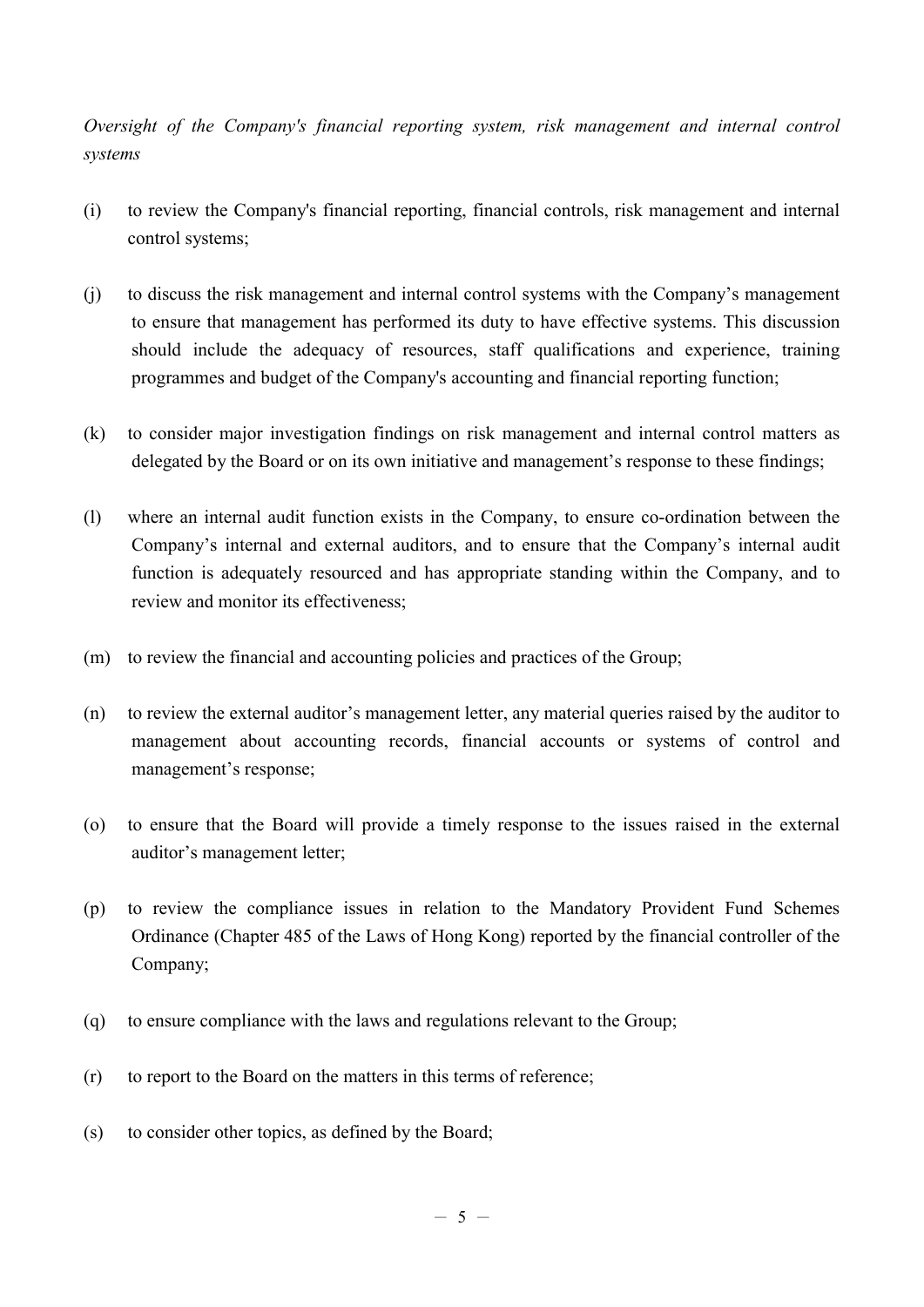# *Others*

- (t) to review arrangements employees of the Company can use, in confidence, to raise concerns about possible improprieties in financial reporting, internal control or other matters. The Committee should ensure that proper arrangements are in place for fair and independent investigation of these matters and for appropriate follow-up action;
- (u) to act as the key representative body for overseeing the Company's relations with the Company's external auditor;
- (v) to review treasury risk compliance records on a quarterly basis;
- (w) to do any such things to enable the Committee to discharge its powers and functions conferred on it by the Board; and
- (x) to conform any requirement, direction and regulation that may from time to time be prescribed by the Board, or contained in the article of association of the Company or imposed by applicable rules and regulations.

# **7. Meetings of the Committee**

7.1 Number of meeting

There shall be at least four meetings of the Committee annually to be convened and held by attending in person, by telephone or video conference. The Board, any member or the Company's external auditors may demand meeting to be convened if required.

# 7.2 Notice of meeting

Unless waived by all Members on notice, the secretary to the Committee shall give at least seven days prior notice to all Members for any meeting to be convened and circulate the meeting agenda to the Members.

# 7.3 Quorum

Meetings of the Committee shall be attended by more than one-half of the Members to be effective.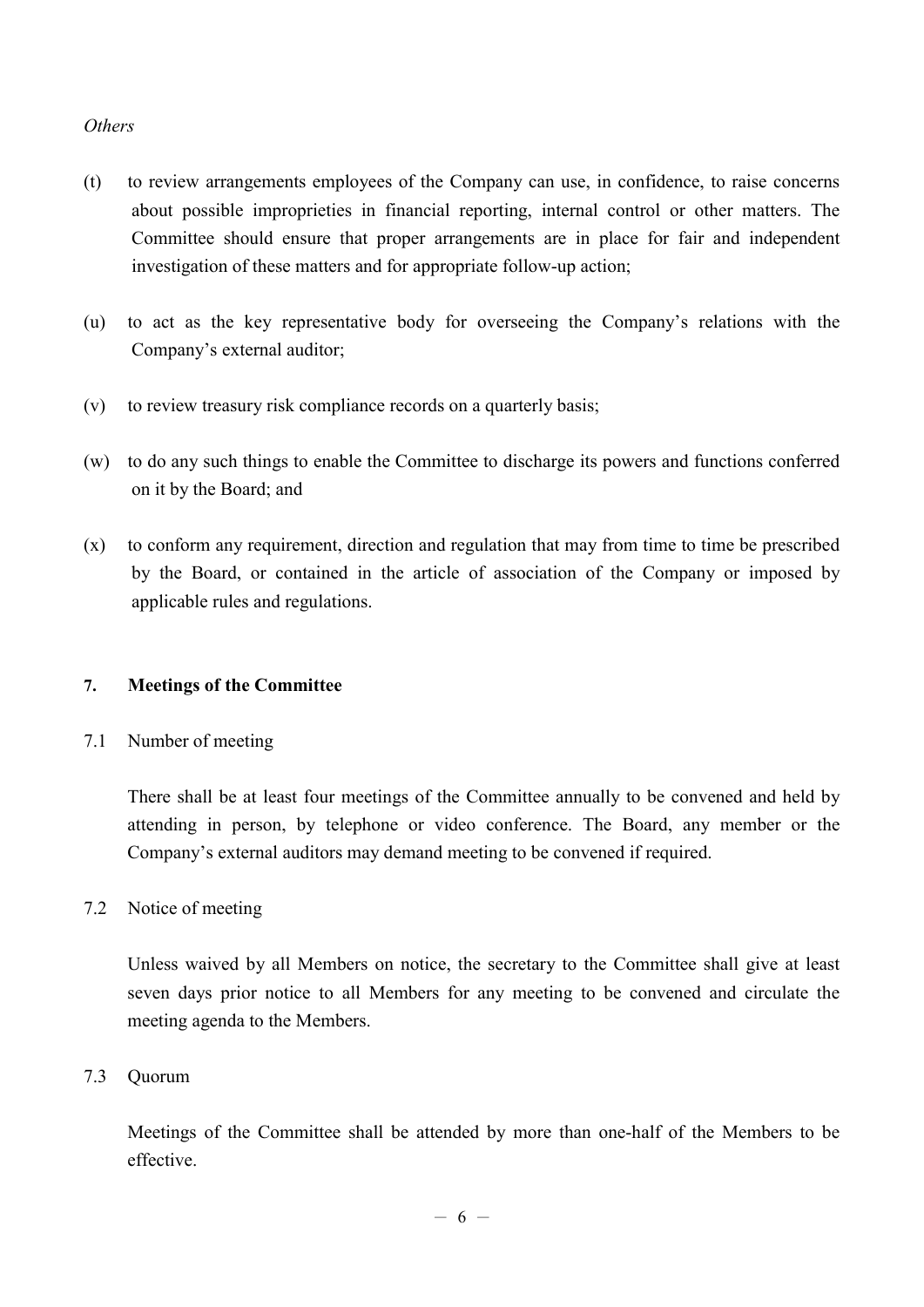#### 7.4 Conducting the meetings

Meetings could be convened by attending in person, by telephone or video conference. Members could attend the meetings through telephone conference or similar arrangements which Members could communicate to each other. With consent by all Members, resolutions of the Committee could be passed by written resolutions.

#### 7.5 Resolutions

Any resolution shall be passed by the majority votes of the Members who attend the meeting.

#### 7.6 Invitations

The Committee could invite any executive Directors, external advisers or other individuals to attend the meetings but such executive Directors, advisers or individuals are not entitled to vote at the meetings.

#### 7.7 Minutes of the meetings

Full minutes of meetings should be kept by the secretary to the Committee. Minutes shall record matters considered and decisions reached by the Members in details, including any doubt or disagreement raised by the Members. Draft and final versions of the minutes of the meetings should be sent to all Members for their comment and records within a reasonable time after the meetings.

#### 7.8 Attendance of the meetings

The Company's financial controller, head of internal audit and representative of the external auditors shall be required to attend Committee meetings in general. Further, the Committee shall hold at least one meeting annually with the Company's external and internal auditors in the absence of the management of the Company.

#### **8. Report**

Chairman of the Committee who chair the meetings or other Member who is authorised by the Chairman of the Committee to chair the meetings shall report to the Board after each meeting of the Committee.